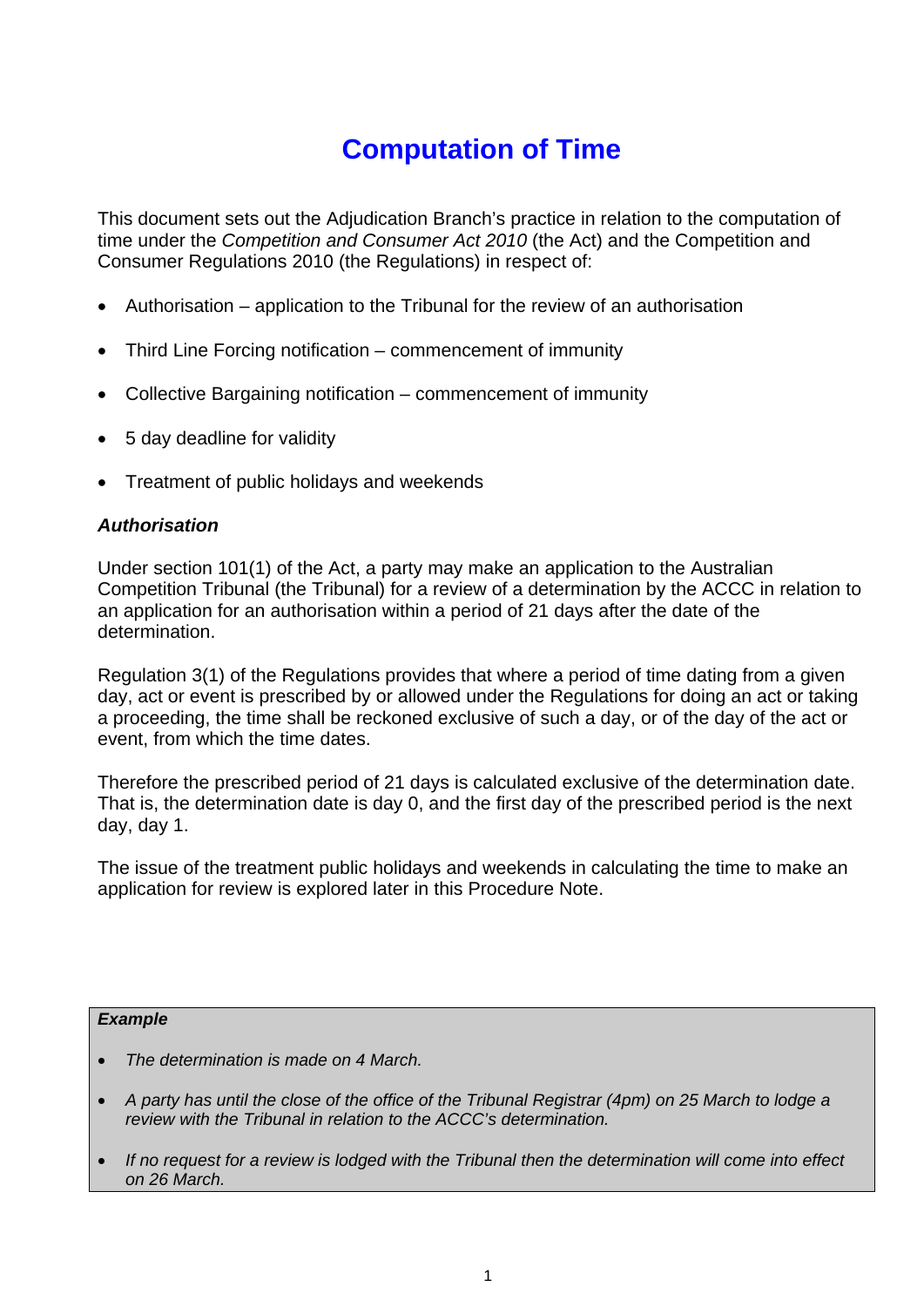|        | March 2009       |                         |                |            |            |                   |  |  |  |
|--------|------------------|-------------------------|----------------|------------|------------|-------------------|--|--|--|
| Sunday | Monday           | Tuesday                 | Wednesday      | Thursday   | Friday     | Saturday          |  |  |  |
|        | $\mathbf 2$      | $\overline{\mathbf{3}}$ | $\overline{4}$ | $\sf 5$    | $\sqrt{6}$ | $\overline{\tau}$ |  |  |  |
| $\,$ s | $\boldsymbol{9}$ | $10\,$                  | $11\,$         | $12\,$     | 13         | 14                |  |  |  |
| 15     | 16               | 17                      | 18             | 19         | 20         | $21$              |  |  |  |
| 22     | 23               | $24$                    | $25\,$         | ${\bf 26}$ | ${\bf 27}$ | $2\mathrm{S}$     |  |  |  |
| 29     | 30               | 31                      |                |            |            |                   |  |  |  |

# *Third Line Forcing notification*

Paragraph 93(7A)(a) of the Act provides where a corporation lodges a notice to the ACCC under subsection 93(1) of the Act, that notice comes into force at the end of a 14 day period that started **on** the day when the corporation gave the ACCC the notice.

The intention of section 93(7A)(a), given the meaning of **on**, is that the commencement of the prescribed period is to occur on the same day as the lodging of a notice with the ACCC. Therefore the prescribed period is calculated inclusive of the date the notification was validly lodged.

The day that the notification is validly lodged is day 1 and the ACCC has until the end of day 14 to issue a draft notice that will prevent immunity from commencing. Immunity commences on day 15.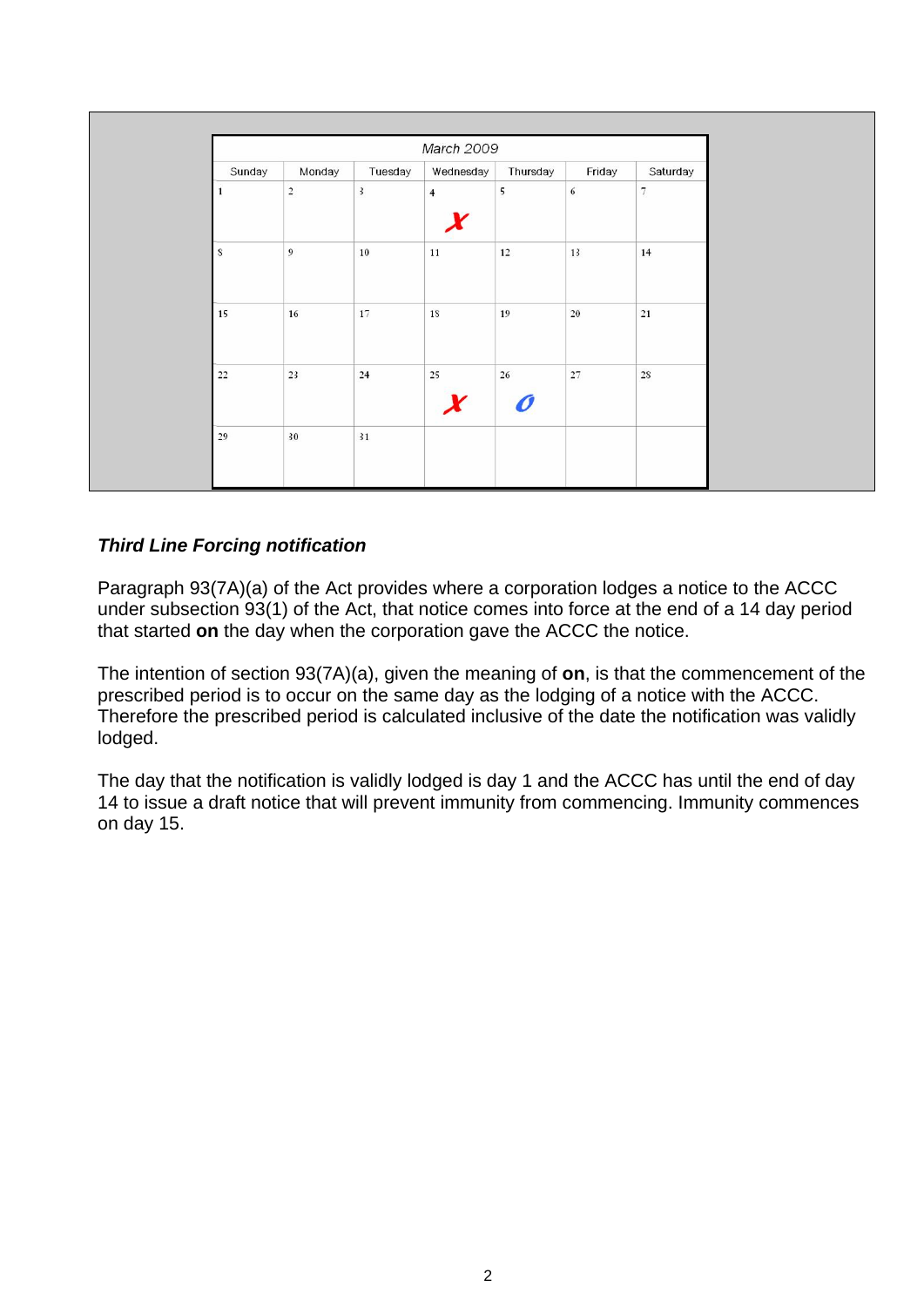#### *Example*

- *The third line forcing notification is validly lodged on 10 March.*
- *The ACCC has until the end of 23 March to issue a draft notice preventing immunity commencing for the notified conduct.*
- *If no draft notice is issued then immunity for the notified conduct commences on 24 March.*

|             | March 2009     |                         |                |          |               |                |  |  |  |  |
|-------------|----------------|-------------------------|----------------|----------|---------------|----------------|--|--|--|--|
| Sunday      | Monday         | Tuesday                 | Wednesday      | Thursday | Friday        | Saturday       |  |  |  |  |
| 1           | $\mathbf 2$    | $\overline{\mathbf{3}}$ | $\overline{4}$ | 5        | $\sqrt{6}$    | $\overline{7}$ |  |  |  |  |
| $\mathbf S$ | $\overline{9}$ | 10                      | 11             | 12       | 13            | 14             |  |  |  |  |
| 15          | 16             | 17                      | 18             | 19       | 20            | 21             |  |  |  |  |
| 22          | 23             | 24                      | 25             | 26       | $\mathbf{27}$ | $2\mathrm{S}$  |  |  |  |  |
| 29          | 30             | 31                      |                |          |               |                |  |  |  |  |

## *Collective Bargaining notification*

Section 93AD(1)(a) of the Act provides that a collective bargaining notification comes into force at the end of the prescribed period, which is 14 days.

As with third line forcing notifications, the prescribed period is to commence on the same day as the lodging of a notification with the ACCC. Therefore, the prescribed period is calculated inclusive of the date the collective bargaining notification was validly lodged.

The day the collective bargaining notification is validly lodged is day 1 and the ACCC has until the end of day 14 to issue a draft notice that will prevent immunity from commencing. Immunity commences on day 15.

#### *Example*

 $\overline{a}$ 

- *The collective bargaining notification is validly lodged on 13 March.*
- *The ACCC has until the end of 26 March to issue a draft notice preventing immunity commencing for the notified conduct.*
- *If no draft notice is issued then immunity for the notified conduct commences on 27 March.*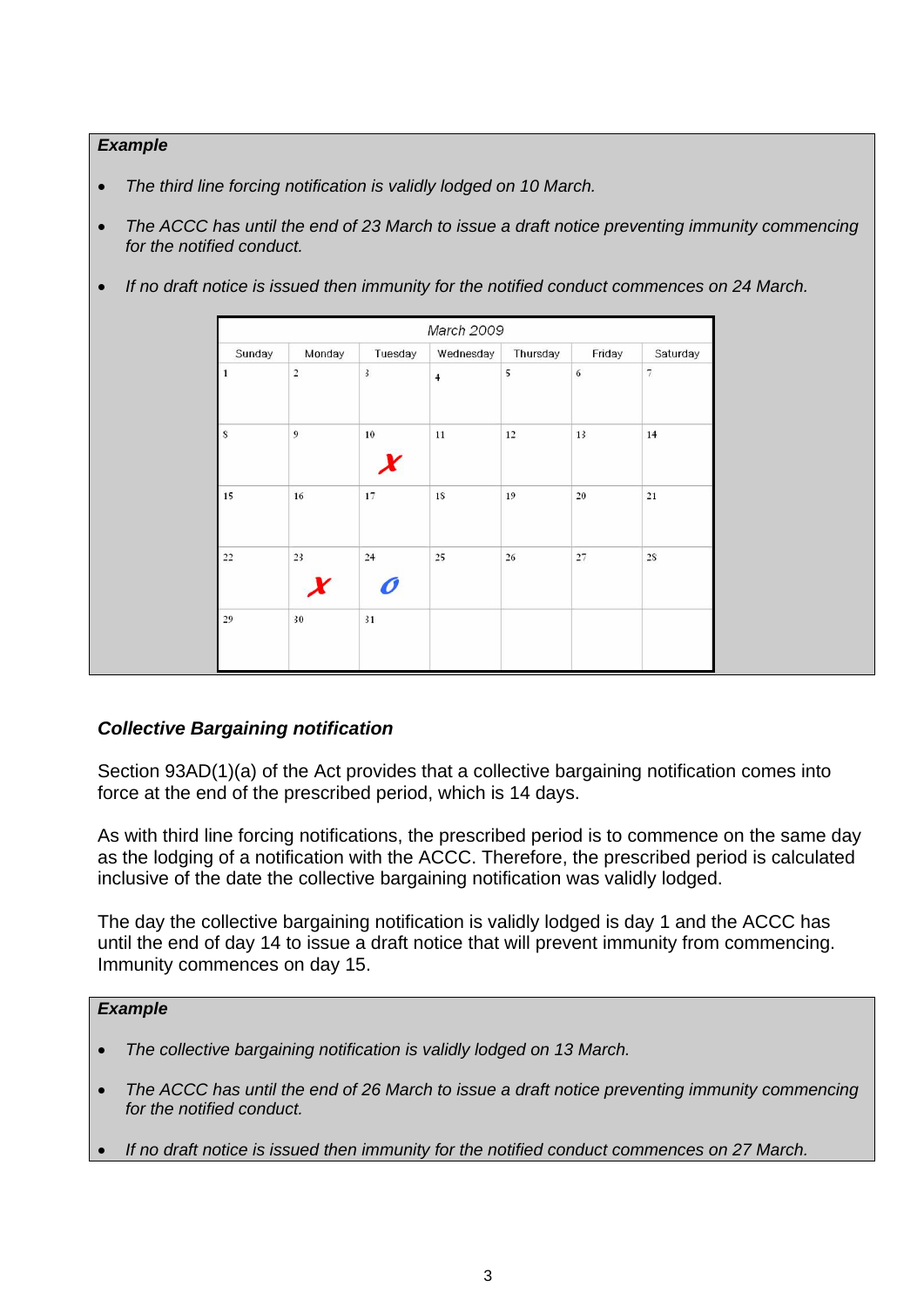|        | March 2009     |            |                |          |               |                |  |  |  |
|--------|----------------|------------|----------------|----------|---------------|----------------|--|--|--|
| Sunday | Monday         | Tuesday    | Wednesday      | Thursday | Friday        | Saturday       |  |  |  |
|        | $\sqrt{2}$     | $\sqrt{3}$ | $\overline{4}$ | 5        | 6             | $\overline{7}$ |  |  |  |
| s      | $\overline{9}$ | $10\,$     | $\bf 11$       | $12\,$   | $13\,$        | 14             |  |  |  |
| 15     | $16\,$         | $17\,$     | $1\mathrm{S}$  | 19       | ${\bf 20}$    | $\mathbf{21}$  |  |  |  |
| 22     | $23\,$         | 24         | $25\,$         | $26\,$   | $\mathbf{27}$ | $2\mathrm{S}$  |  |  |  |
| 29     | 30             | 31         |                |          |               |                |  |  |  |

## *5 day deadline for validity*

Sections 89(1A), 93(2B) and 93AB(10) provide the ACCC with 5 business days to give the person(s) who lodged the application for authorisation, the notification or the collective bargaining notification a written notice that the particular lodged notice is not a valid notice and the reasons for it not being valid.

Consequently, the ACCC has 5 business days, not including the date of lodgement, to consider the issue of validity.

The three divisions provide an identical definition of business day: a day that is not a Saturday, Sunday or a public holiday in the Australian Capital Territory (ACT). The Australian Public Service Holiday is not a public holiday in the ACT.

The issue of the treatment public holidays and weekends is explored in the next section of this Procedure Note.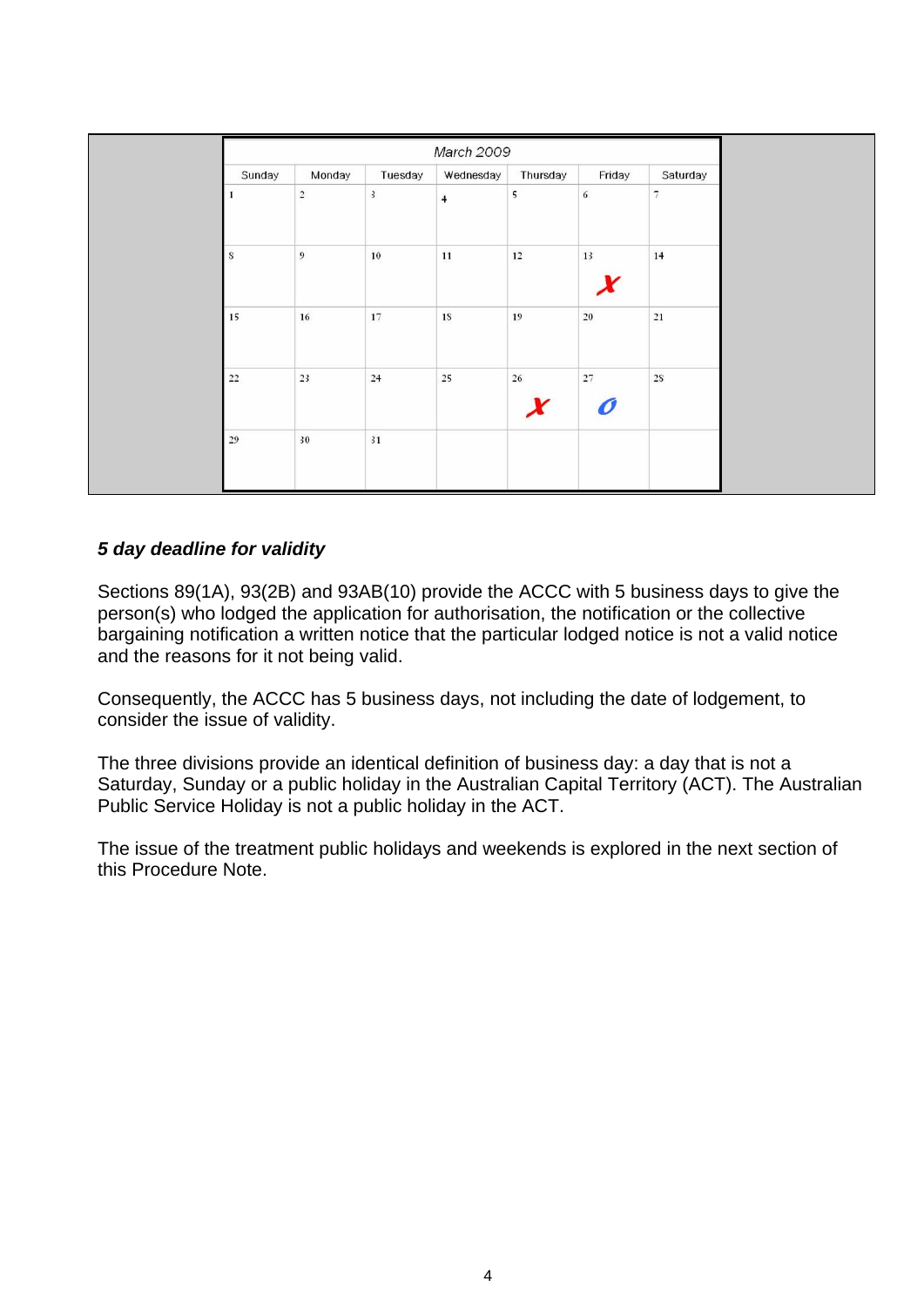#### *Example 1*

- *The authorisation is submitted on 21 December 2009.*
- *As the Public Service Holiday is not an ACT public holiday, the ACCC has until the end of 30 December 2009 to give a written notice that the authorisation is not valid.*



#### *Example 2*

- *The notification is submitted late on Friday 31 July 2009 at the ACCC's Sydney office.*
- *Monday 3 August 2009 is the Bank Holiday in Sydney and consequently the notification is not provided to Adjudication staff until Tuesday 4 August.*
- The ACCC has until the end of 7 August 2009 to give a written notice that the notification is not *valid.*

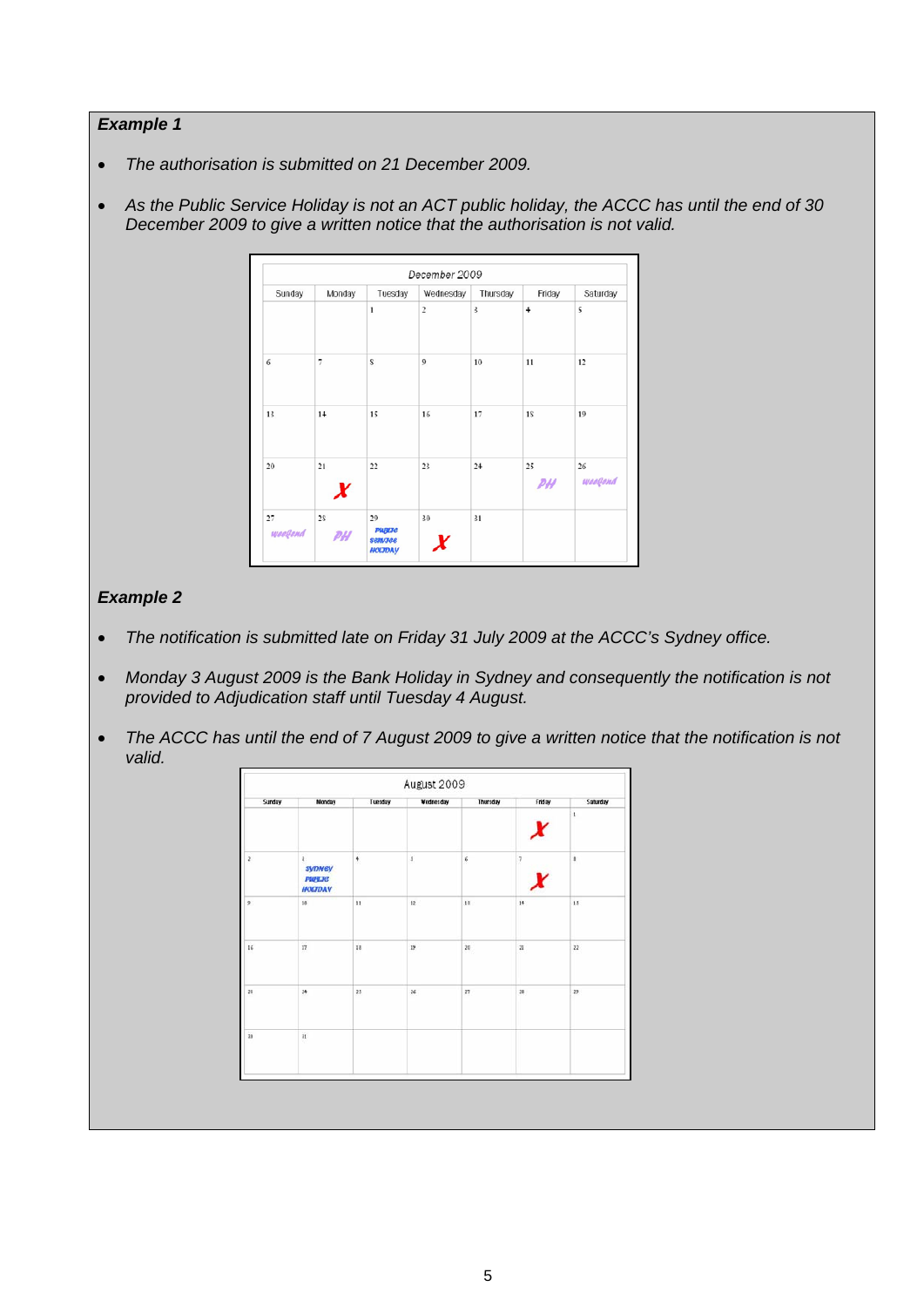## *Treatment of public holidays and weekends*

The relevant sections and regulations refer to 'days' rather than 'business days.' Therefore, when calculating a prescribed period the days are inclusive of weekends and public holidays. Immunity will commence on the relevant day regardless of whether it is a public holiday or a weekend.

## *When the end of the prescribed period falls on a weekend or public holiday*

- Request for review to the Tribunal on an authorisation: Regulation 3(2) of the Regulations provides that where the time prescribed expires on a Saturday, Sunday or any day on which the Registrar of the Tribunal is closed, the act may be done on the first day following that is not a Saturday, Sunday or any day on which the office is closed. Regulation 16 provides that the office of the Registrar shall be open for business on every day, other than a Saturday, a Sunday or a day that is observed as a holiday in the Australian Public Service.
- Third line forcing notifications: As with a request for a review to the Tribunal of an authorisation, the prescribed period is determined with reference to Regulation 3(2). However, where day 14 of the exclusive dealing notification falls on a Saturday, Sunday or a public holiday and the ACCC intends to give a draft notice of revocation under s93A(2) then prudence dictates that the ACCC should give notice on the last business day before the end of the prescribed period.
- Collective bargaining notifications: Section 93AD(1)(a) of the Act sets out the prescribed period, that is, it is not provided in the Regulations. Under section 36(2) *Acts Interpretation Act 1901* provides that where the last day of any period prescribed or allowed by an Act falls on a Saturday, Sunday or a public holiday, the thing may be done on the first day following which is not a Saturday, a Sunday or a public holiday . However, as with third line forcing notifications where the ACCC intends to give a draft notice of revocation then prudence dictates that is has until end of the last business day before the end of the prescribed period to give the notice.

The Australian Public Service Holiday is not recognised as a public holiday under the Act and therefore the ACCC may do a thing (i.e. issue a revocation) on this day.

Further, it is important to note when considering the deadline for a decision on validity that the ACT dates for various public holidays do not always correspond with those in other states of Australia and vice versa.

### **Christmas/New Year holiday period**

With three public holidays, weekends and the Public Service Holiday the Christmas/New Year period is the most likely time of the year when issues with computation of time may arise.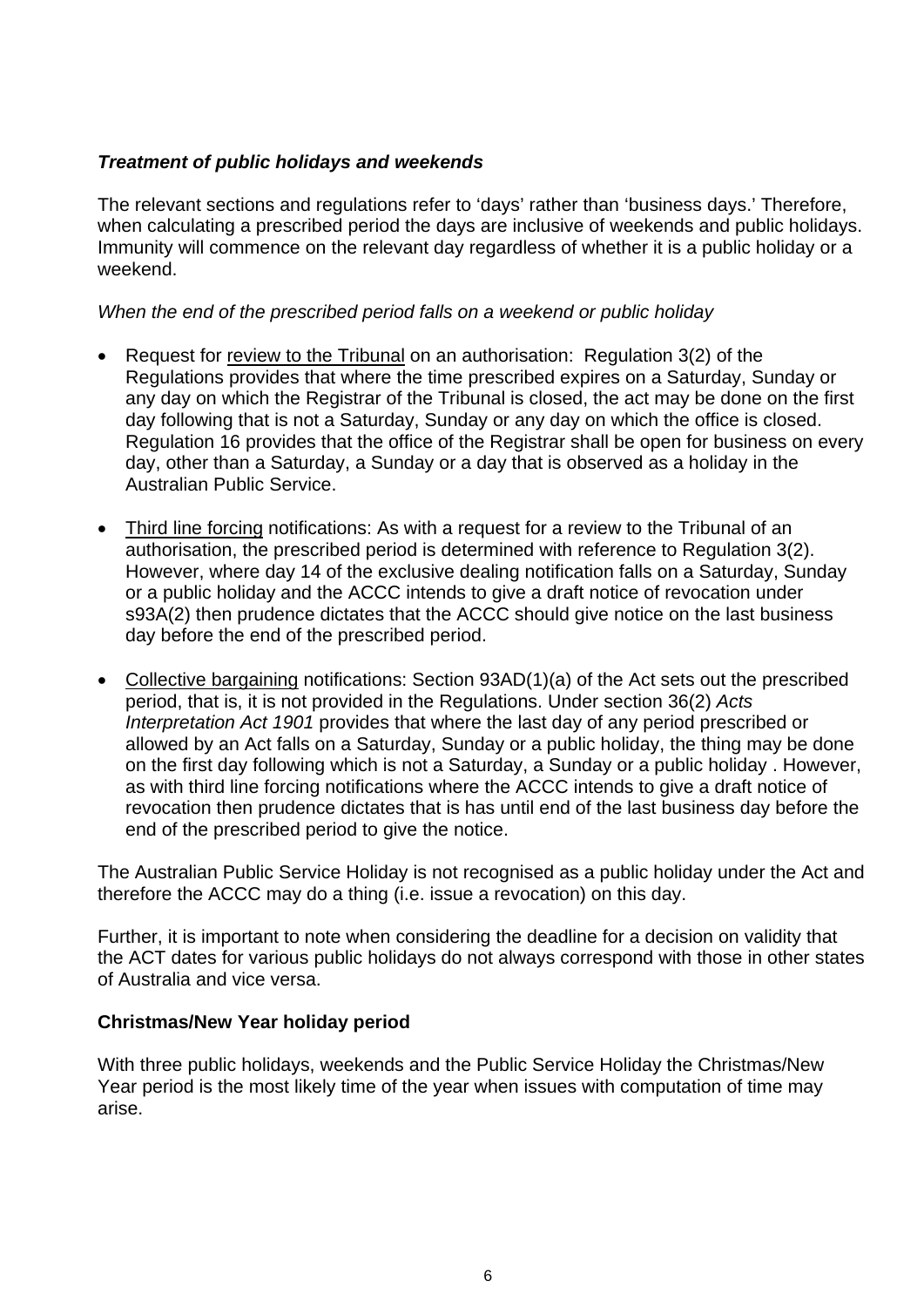The following three examples, while applying to the Christmas/New Year period also demonstrate how public holidays should be handled when computing time throughout the year.

#### *Example 1 – notification commencement of immunity*

- *The third line forcing notification is validly lodged on 15 December.*
- *In theory the ACCC has until the end of 28 December to issue a draft notice preventing immunity commencing for the notified conduct.*
- $\bullet$  25<sup>th</sup> of December is a public holiday, the 26<sup>th</sup> is a Saturday, the 27<sup>th</sup> a Sunday and the 28<sup>th</sup> is a *public holiday in lieu of Boxing Day.*
- *Therefore the ACCC has until the end of 24 December to issue a draft notice preventing immunity commencing for the notified conduct.*
- *If no draft notice is issued then immunity for the notified conduct commences on 29 December.*
- *Note: the 29 December 2009 is the Public Service Holiday but is not recognised as a public holiday under the Act.*

| December 2009          |          |              |                         |                         |                |               |  |  |  |
|------------------------|----------|--------------|-------------------------|-------------------------|----------------|---------------|--|--|--|
| Sunday                 | Monday   | Tuesday      | Wednesday               | Thursday                | Friday         | Saturday      |  |  |  |
|                        |          | $\mathbf{1}$ | $\overline{\mathbf{c}}$ | $\overline{\mathbf{3}}$ | $\overline{4}$ | 5             |  |  |  |
| 6                      | 7        | s            | 9                       | 10                      | 11             | 12            |  |  |  |
| 13                     | 14       | 15           | 16                      | $17\,$                  | <b>1S</b>      | 19            |  |  |  |
| 20                     | 21       | $22\,$       | 23                      | 24                      | 25             | 26<br>weegend |  |  |  |
| $\sqrt{27}$<br>weekend | 2S<br>PH | 29           | 30                      | 31                      |                |               |  |  |  |

#### *. Example 2 – application to the Tribunal for the review of an authorisation*

- *The authorisation determination is made 4 December.*
- As the 25<sup>th</sup> is a public holiday, the 26<sup>th</sup> is a Saturday, the 27<sup>th</sup> a Sunday and the 28<sup>th</sup> is a public *holiday in lieu of Boxing Day, a party has until the close of the office of the Tribunal Registrar (4pm) on 29 December to lodge a review with the Tribunal in relation to the ACCC's determination.*
- *If no request for a review is lodged with the Tribunal then the determination will come into effect on 30 December.*